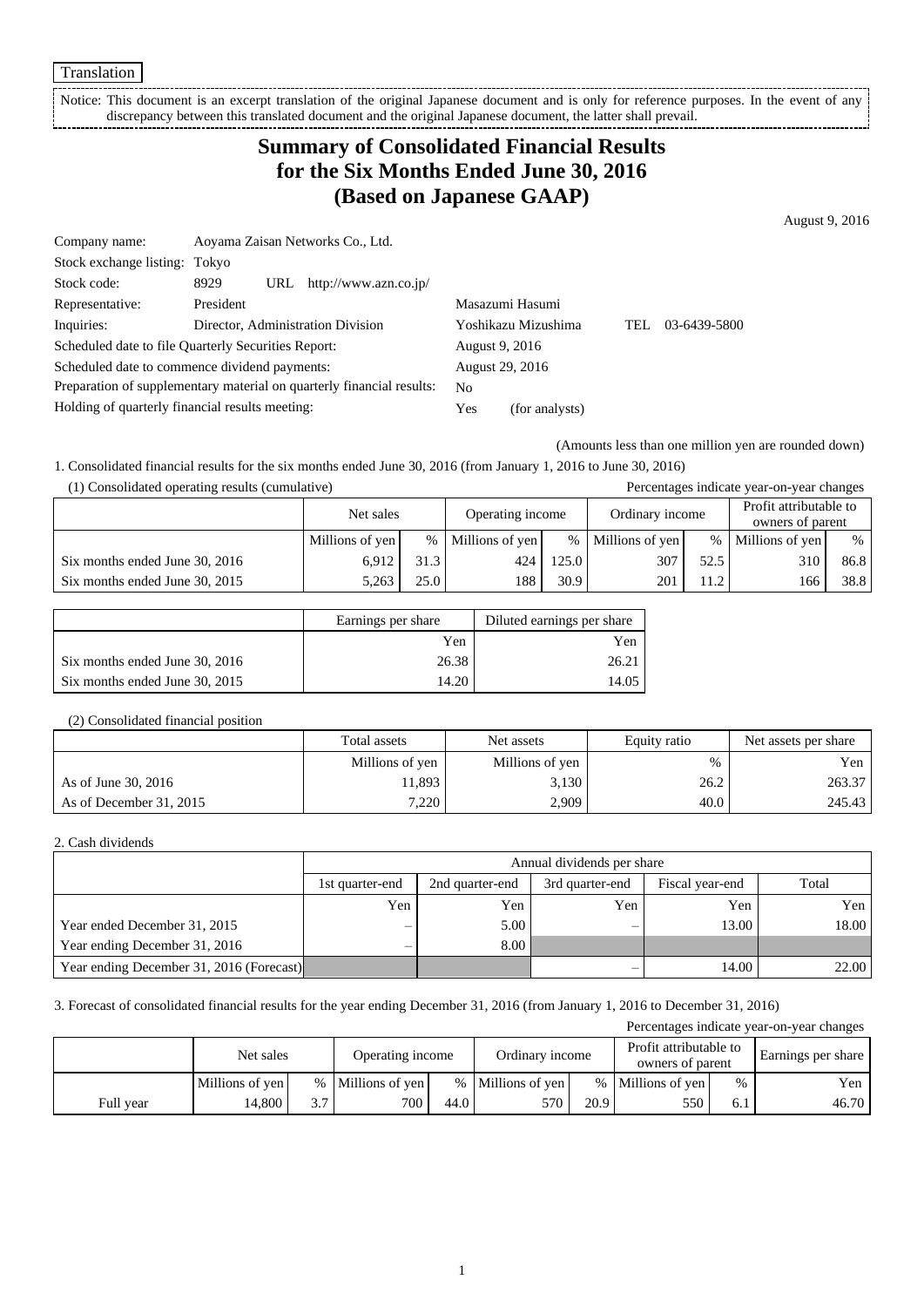| 4. Notes                                                                                                                  |          |                         |                |                   |  |
|---------------------------------------------------------------------------------------------------------------------------|----------|-------------------------|----------------|-------------------|--|
| (1) Changes in significant subsidiaries during the six months ended June 30, 2016                                         |          |                         | N <sub>0</sub> |                   |  |
| (changes in specified subsidiaries resulting in the change in scope of consolidation):                                    |          |                         |                |                   |  |
| (2) Application of special accounting methods for preparing quarterly consolidated financial statements:                  | No.      |                         |                |                   |  |
| (3) Changes in accounting policies, changes in accounting estimates, and restatement of prior period financial statements |          |                         |                |                   |  |
| Changes in accounting policies due to revisions to accounting standards and other regulations:                            |          |                         | Yes            |                   |  |
| Changes in accounting policies due to other reasons:                                                                      |          |                         | N <sub>0</sub> |                   |  |
| Changes in accounting estimates:                                                                                          |          |                         | N <sub>o</sub> |                   |  |
| Restatement of prior period financial statements:                                                                         |          |                         | N <sub>o</sub> |                   |  |
| (4) Number of issued shares (common shares)                                                                               |          |                         |                |                   |  |
| Total number of issued shares at the end of the period (including treasury shares)                                        |          |                         |                |                   |  |
| As of June 30, 2016<br>11,825,400 shares   As of December 31, 2015                                                        |          |                         |                | 11,771,200 shares |  |
| Number of treasury shares at the end of the period                                                                        |          |                         |                |                   |  |
| As of June 30, 2016                                                                                                       | - shares | As of December 31, 2015 |                | - shares          |  |

| Average number of shares during the period (cumulative from the beginning of the fiscal year) |  |                                                  |                   |  |  |
|-----------------------------------------------------------------------------------------------|--|--------------------------------------------------|-------------------|--|--|
| Six months ended June 30, 2016                                                                |  | 11.778.111 shares Six months ended June 30, 2015 | 11,710,909 shares |  |  |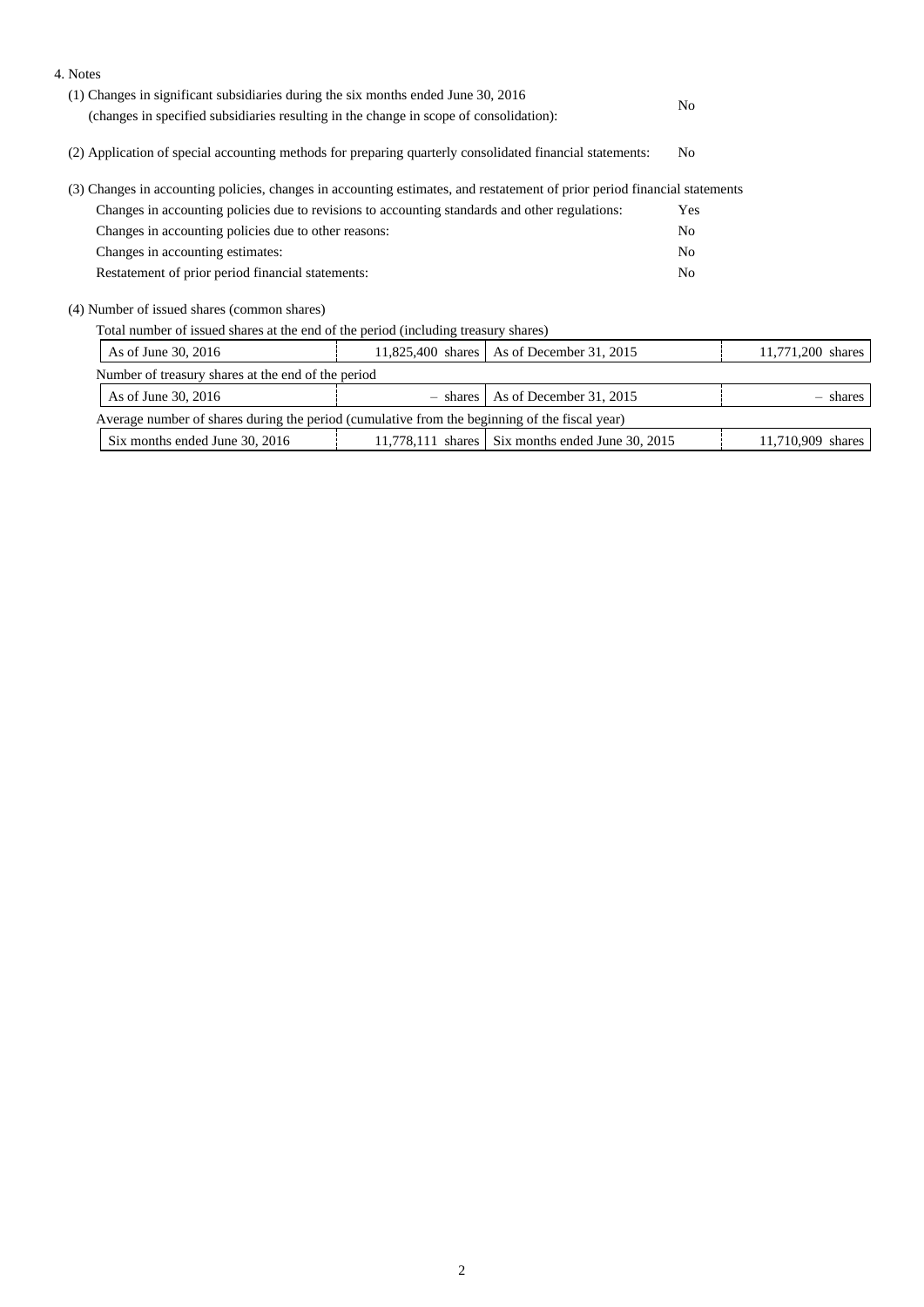### **Quarterly consolidated financial statements**

**Consolidated balance sheets**

|                                       |                         | (Thousands of yen)  |
|---------------------------------------|-------------------------|---------------------|
|                                       | As of December 31, 2015 | As of June 30, 2016 |
| Assets                                |                         |                     |
| Current assets                        |                         |                     |
| Cash and deposits                     | 4,093,019               | 4,577,102           |
| Accounts receivable - trade           | 231,826                 | 215,798             |
| Securities                            |                         | 220,000             |
| Real estate for sale                  | 765,359                 | 3,941,086           |
| Other inventories                     | 11,540                  | 2,366               |
| Deferred tax assets                   | 120,913                 | 206,655             |
| Other                                 | 102,702                 | 187,406             |
| Allowance for doubtful accounts       | (26, 263)               | (41, 346)           |
| Total current assets                  | 5,299,098               | 9,309,069           |
| Non-current assets                    |                         |                     |
| Property, plant and equipment         |                         |                     |
| Buildings and structures, net         | 88,475                  | 88,357              |
| Land                                  | 1,406                   | 1,406               |
| Other, net                            | 48,050                  | 46,189              |
| Total property, plant and equipment   | 137,931                 | 135,953             |
| Intangible assets                     |                         |                     |
| Goodwill                              | 223,029                 | 182,478             |
| Software                              | 96,647                  | 184,779             |
| Other                                 | 2,921                   | 2,370               |
| Total intangible assets               | 322,598                 | 369,628             |
| Investments and other assets          |                         |                     |
| Investment securities                 | 1,226,949               | 1,832,936           |
| Shares of subsidiaries and associates | $\mathbf{1}$            | 3,000               |
| Other                                 | 233,866                 | 243,301             |
| Total investments and other assets    | 1,460,816               | 2,079,238           |
| Total non-current assets              | 1,921,346               | 2,584,820           |
| Total assets                          | 7,220,445               | 11,893,890          |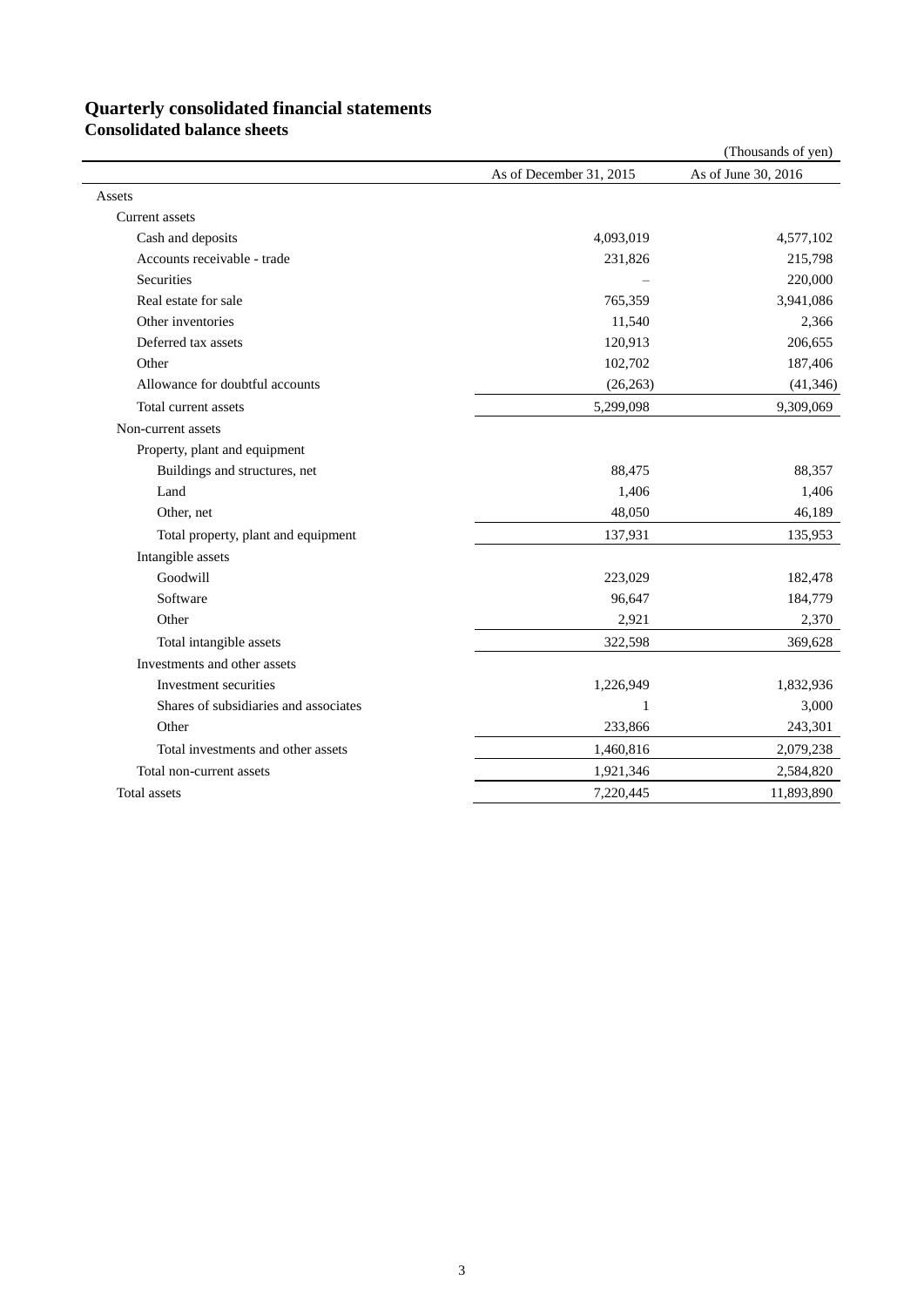|                                                       |                         | (Thousands of yen)  |
|-------------------------------------------------------|-------------------------|---------------------|
|                                                       | As of December 31, 2015 | As of June 30, 2016 |
| Liabilities                                           |                         |                     |
| Current liabilities                                   |                         |                     |
| Accounts payable - trade                              | 67,372                  | 50,462              |
| Short-term loans payable                              | 780,175                 | 3,842,905           |
| Current portion of long-term loans payable            | 541,600                 | 752,308             |
| Current portion of bonds                              | 120,000                 | 220,000             |
| Income taxes payable                                  | 27,973                  | 73,410              |
| Provision for bonuses                                 |                         | 264,579             |
| Other provision                                       | 3,610                   |                     |
| Other                                                 | 913,041                 | 579,176             |
| Total current liabilities                             | 2,453,773               | 5,782,842           |
| Non-current liabilities                               |                         |                     |
| Bonds payable                                         | 300,000                 | 640,000             |
| Long-term loans payable                               | 469,600                 | 1,305,433           |
| Long-term lease and guarantee deposited               | 931,104                 | 871,350             |
| Long-term accounts payable - other                    | 50,330                  | 44,014              |
| Net defined benefit liability                         | 16,492                  | 17,580              |
| Deferred tax liabilities                              | 89,391                  | 102,639             |
| Total non-current liabilities                         | 1,856,918               | 2,981,017           |
| <b>Total liabilities</b>                              | 4,310,692               | 8,763,860           |
| Net assets                                            |                         |                     |
| Shareholders' equity                                  |                         |                     |
| Capital stock                                         | 1,044,800               | 1,057,275           |
| Capital surplus                                       | 750,879                 | 763,354             |
| Retained earnings                                     | 898,994                 | 1,056,653           |
| Total shareholders' equity                            | 2,694,674               | 2,877,282           |
| Accumulated other comprehensive income                |                         |                     |
| Valuation difference on available-for-sale securities | 194,435                 | 239,343             |
| Foreign currency translation adjustment               | (52)                    | (2,139)             |
| Total accumulated other comprehensive income          | 194,383                 | 237,204             |
| Subscription rights to shares                         | 20,696                  | 15,542              |
| Total net assets                                      | 2,909,753               | 3,130,029           |
| Total liabilities and net assets                      | 7,220,445               | 11,893,890          |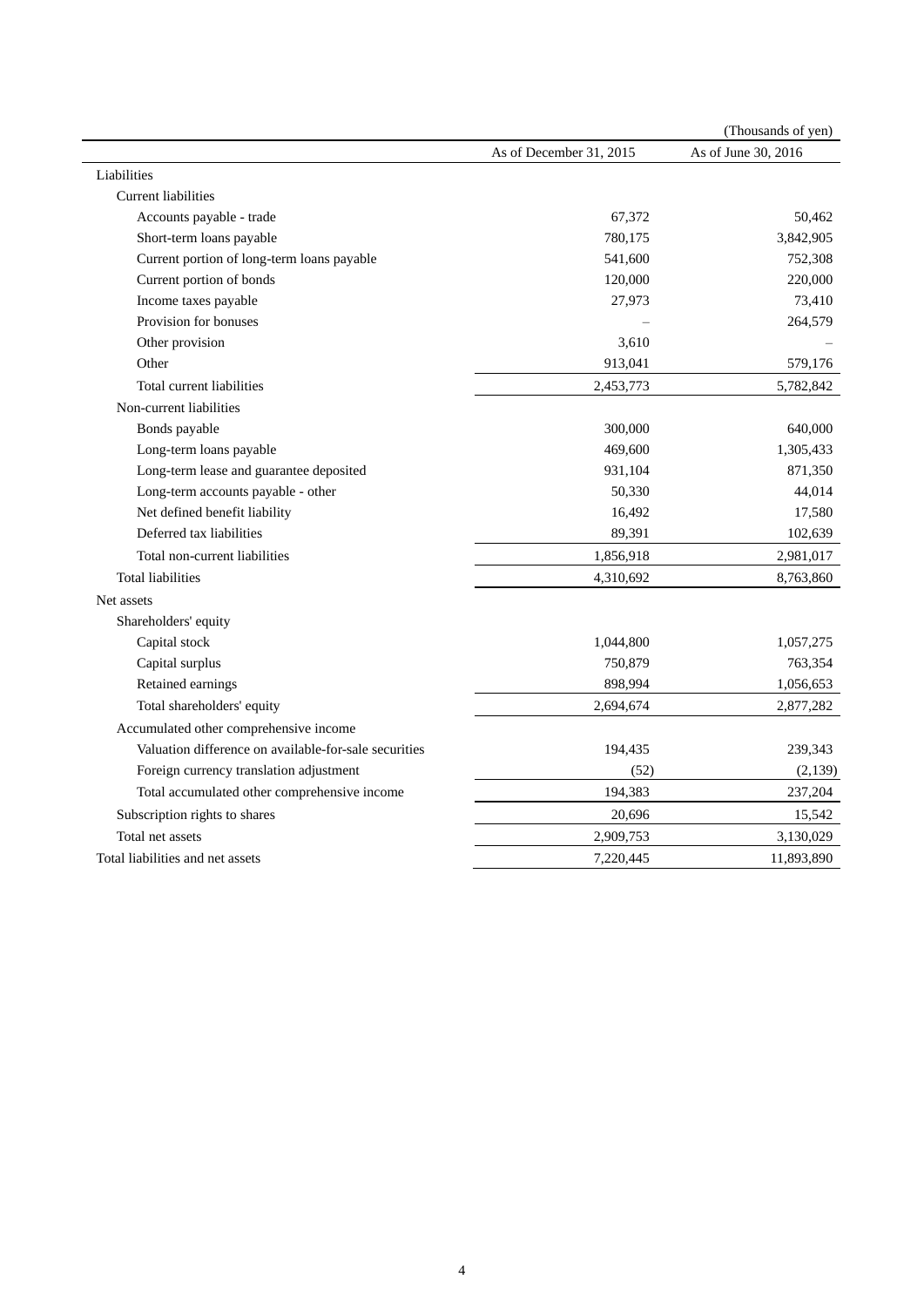### **Consolidated statements of income (cumulative) and consolidated statements of comprehensive income (cumulative)**

**Consolidated statements of income (cumulative)**

|                                                   |                          | (Thousands of yen) |
|---------------------------------------------------|--------------------------|--------------------|
|                                                   | Six months ended         | Six months ended   |
|                                                   | June 30, 2015            | June 30, 2016      |
| Operating revenue                                 |                          |                    |
| Operating revenue                                 | 1,859,909                | 2,126,440          |
| Real estate sales                                 | 3,403,980                | 4,786,515          |
| Total operating revenue                           | 5,263,889                | 6,912,955          |
| Operating cost                                    |                          |                    |
| <b>Cost For Sales</b>                             | 1,226,869                | 1,193,089          |
| Cost of sales - real estate                       | 3,100,354                | 4,404,771          |
| Total operating cost                              | 4,327,224                | 5,597,861          |
| Operating gross profit                            | 936,665                  | 1,315,094          |
| Selling, general and administrative expenses      | 748,040                  | 890,712            |
| Operating income                                  | 188,625                  | 424,381            |
| Non-operating income                              |                          |                    |
| Interest income                                   | 534                      | 589                |
| Dividend income                                   | 7,197                    | 9,231              |
| Insurance premiums refunded cancellation          | 4,035                    |                    |
| Compensation income                               | 6,677                    |                    |
| Other                                             | 15,224                   | 2,993              |
| Total non-operating income                        | 33,668                   | 12,814             |
| Non-operating expenses                            |                          |                    |
| Interest expenses                                 | 12,928                   | 36,212             |
| Commission fee                                    |                          | 31,222             |
| Bond issuance cost                                | 6,287                    | 11,879             |
| Foreign exchange losses                           |                          | 44,776             |
| Other                                             | 1,605                    | 5,829              |
| Total non-operating expenses                      | 20,820                   | 129,920            |
| Ordinary income                                   | 201,472                  | 307,275            |
| Extraordinary income                              |                          |                    |
| Gain on sales of investment securities            | 218                      |                    |
| Total extraordinary income                        | 218                      |                    |
| <b>Extraordinary losses</b>                       |                          |                    |
| Loss on retirement of non-current assets          |                          | 1,639              |
| Total extraordinary losses                        | $\qquad \qquad -$        | 1,639              |
| Income before income taxes and minority interests | 201,691                  | 305,635            |
| Income taxes - current                            | 35,382                   | 80,480             |
| Income taxes - deferred                           | $\overline{\phantom{m}}$ | (85, 529)          |
| Total income taxes                                | 35,382                   | (5,048)            |
| Profit                                            | 166,308                  | 310,684            |
| Profit attributable to owners of parent           | 166,308                  | 310,684            |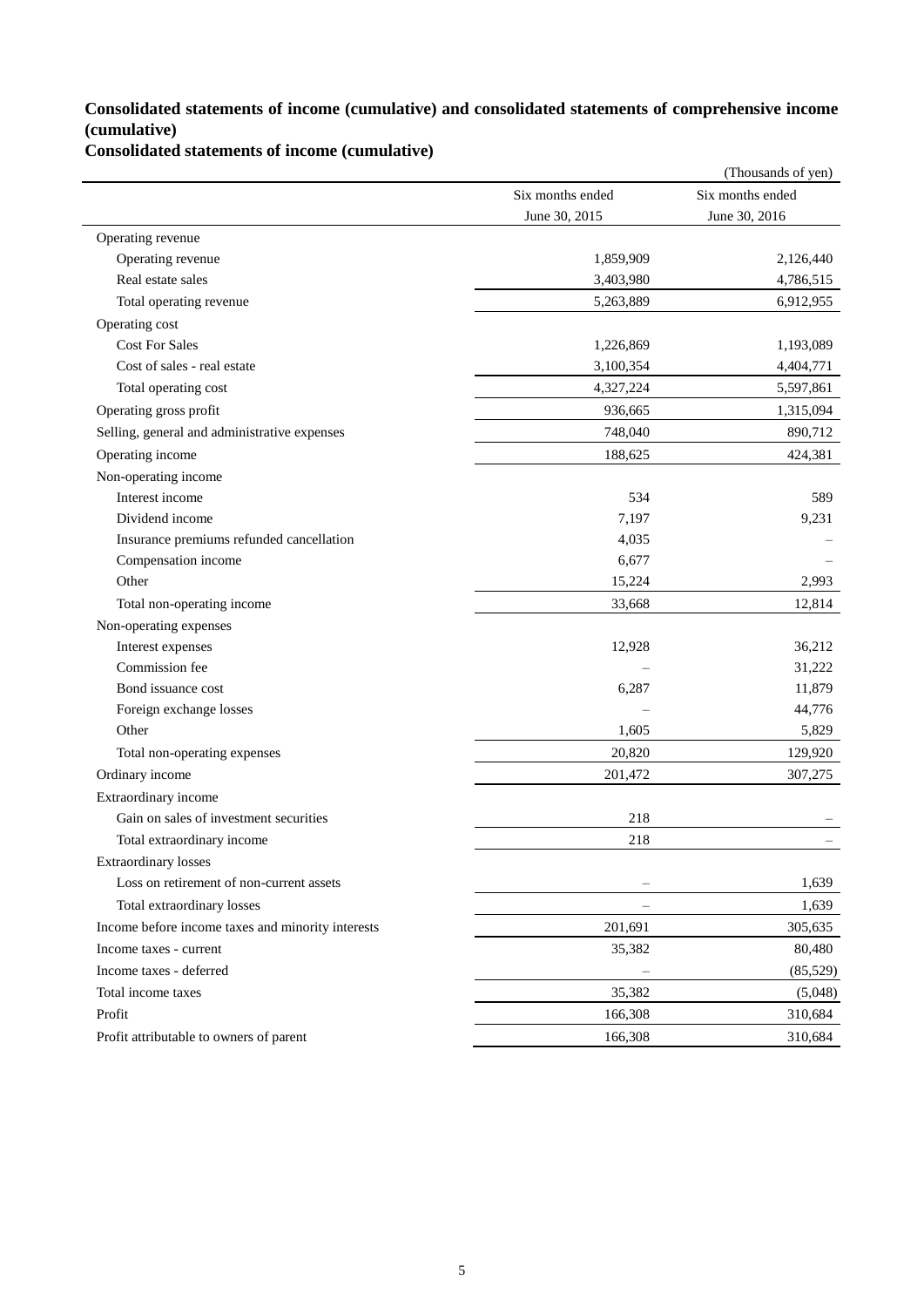## **Consolidated statements of comprehensive income (cumulative)**

|                                                       |                  | (Thousands of yen) |
|-------------------------------------------------------|------------------|--------------------|
|                                                       | Six months ended | Six months ended   |
|                                                       | June 30, 2015    | June 30, 2016      |
| Profit                                                | 166,308          | 310,684            |
| Other comprehensive income                            |                  |                    |
| Valuation difference on available-for-sale securities | 125,207          | 44,908             |
| Foreign currency translation adjustment               | 1,645            | (2,087)            |
| Total other comprehensive income                      | 126,853          | 42,820             |
| Comprehensive income                                  | 293,162          | 353,504            |
| Comprehensive income attributable to                  |                  |                    |
| Comprehensive income attributable to owners of parent | 293,162          | 353,504            |
| Comprehensive income attributable to non-controlling  |                  |                    |
| interests                                             |                  |                    |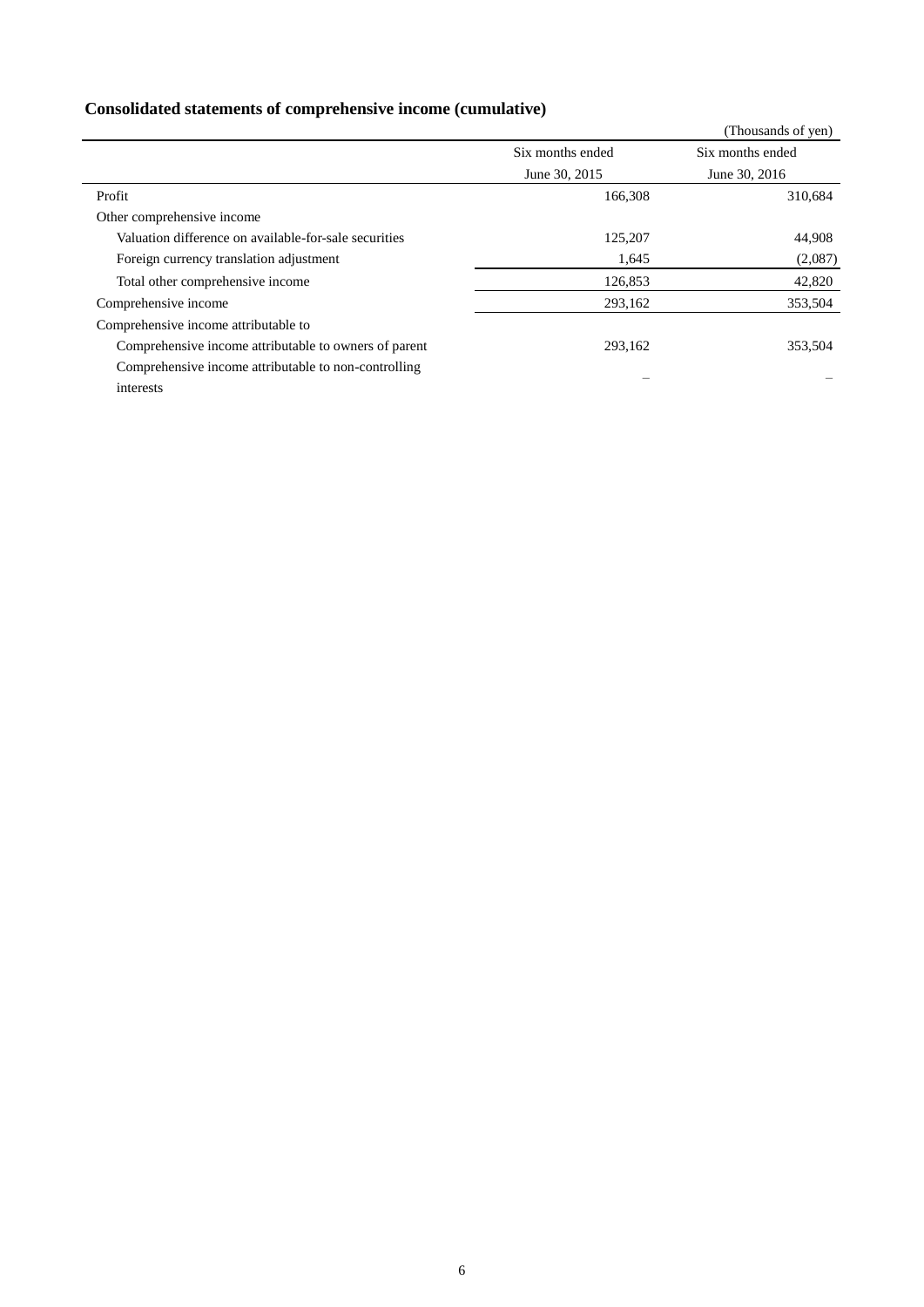### **Consolidated statements of cash flows**

|                                                              |                  | (Thousands of yen) |
|--------------------------------------------------------------|------------------|--------------------|
|                                                              | Six months ended | Six months ended   |
|                                                              | June 30, 2015    | June 30, 2016      |
| Cash flows from operating activities                         |                  |                    |
| Income before income taxes and minority interests            | 201,691          | 305,635            |
| Depreciation                                                 | 16,501           | 30,416             |
| Amortization of goodwill                                     | 40,550           | 40,550             |
| Share-based compensation expenses                            | 4,987            | 1,043              |
| Increase (decrease) in allowance for doubtful accounts       | (5,057)          | 15,082             |
| Increase (decrease) in provision for bonuses                 | 107,326          | 264,579            |
| Increase (decrease) in net defined benefit liability         | 638              | 1,088              |
| Increase (decrease) in other provision                       | (4,128)          | (3,610)            |
| Interest and dividend income                                 | (7, 731)         | (9,821)            |
| Interest expenses                                            | 12,928           | 36,212             |
| Bond issuance cost                                           | 6,287            | 11,879             |
| Surrender value of insurance                                 | (4,035)          |                    |
| Compensation income                                          | (6,677)          |                    |
| Loss (gain) on sales of investment securities                | (218)            |                    |
| Loss on retirement of non-current assets                     |                  | 1.639              |
| Decrease (increase) in notes and accounts receivable - trade | (264)            | 61                 |
| Decrease (increase) in inventories                           | 626,153          | (3,197,603)        |
| Decrease (increase) in accounts receivable - other           | 14,129           | (66, 670)          |
| Decrease (increase) in advance payments                      | (9,998)          | 810                |
| Decrease (increase) in advances paid                         | (15,270)         | 8,623              |
| Increase (decrease) in notes and accounts payable - trade    | (41,968)         | (16,909)           |
| Increase (decrease) in accounts payable - other              | (195,703)        | (302, 584)         |
| Increase (decrease) in deposits received                     | (95, 413)        | 38,741             |
| Increase (decrease) in long-term accounts payable - other    | (207)            | (6,316)            |
| Increase (decrease) in lease and guarantee deposits received | 79,491           | (59,710)           |
| Other, net                                                   | (36, 348)        | (47, 596)          |
| Subtotal                                                     | 687,662          | (2,954,458)        |
| Interest and dividend income received                        | 7,731            | 9,821              |
| Interest expenses paid                                       | (13,200)         | (35,800)           |
| Proceeds from compensation                                   | 6,677            |                    |
| Income taxes (paid) refund                                   | (46,066)         | (20, 288)          |
| Net cash provided by (used in) operating activities          | 642,804          | (3,000,727)        |
| Cash flows from investing activities                         |                  |                    |
| Purchase of property, plant and equipment                    | (17, 327)        | (13, 495)          |
| Purchase of intangible assets                                | (23, 733)        | (104, 457)         |
| Purchase of investment securities                            |                  | (549, 500)         |
| Proceeds from sales of investment securities                 | 6,009            |                    |
| Purchase of shares of subsidiaries and associates            |                  | (3,000)            |
| Proceeds from sales of shares of subsidiaries and associates |                  |                    |
|                                                              |                  | -1                 |
| Payments for lease deposits                                  |                  | (3,592)            |
| Proceeds from cancellation of insurance funds                | 17,940           |                    |
| Other, net                                                   | (2,271)          | (2,762)            |
| Net cash provided by (used in) investing activities          | (19, 383)        | (676, 807)         |